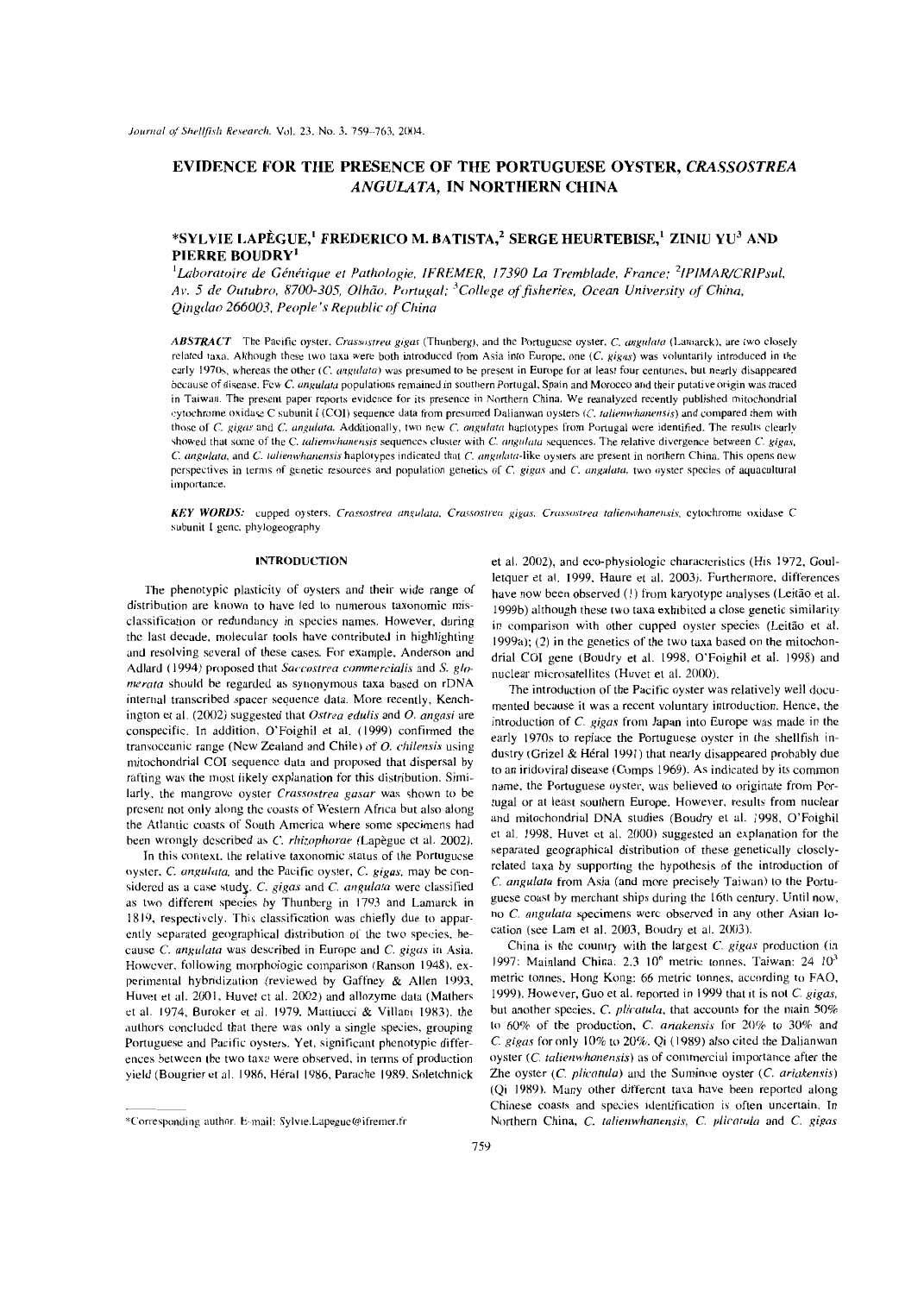were considered as sibling species (Liu & Dai 1998). In the East (Accessions AJ553901, AJ553902, AJ553903, AJ553904, and South China, at least nine species have been described (Ber-AJ553905; Boudry et al. 2003), C. *virginica, C. ariakensis*, and nard et al. 1993). Recently, a new species was described in Hong *C. sikamea* (Accessions AF152566, AF152569, AF152568; Kong (Lam & Morton 2003, Boudry et al. 2003). Finally, a recent O'Foighil et al. 1998) and C. *talienwhanensis* (Yu et al. 2003) study bascd on mitochondrial DNA sequences showed that were aligned with CLUSTALW (Thompson et al. 1994). Pairwise C. talienwhanensis specimens from Northern China were geneti- sequence divergences between species were estimated with the cally close to C. *gigas* specimens which suggested that the Dalian-DNADIST program in PHYLIP (Felsenstein 1989) according to wan and Pacific oysters belong to the same species (Yu et al. Kimura's two-parameter model (Kimura 1980). Phylogenetic 20(3). Similarly, their results suggested that C. *plicatu/a* and analyses were conducted using the program f1TCH. Bootstrap

In the present paper, we compared DNA scquence data of and CONSENSE programs. *C. gigas, C. talienwhanensis, and C. angulata to establish their* genetic relationships. To do so, we reanalyzed the mitochondrial RESULTS COI sequence data of *C. talienwhanensis* specimens from Yu et al.

sequences already obtained for *Crassostrea gigas* and *C. angulata* 

C. *ariakensis* are closely related. **analysis** with 100 replicates was performed with the SEQBOOT

(2003) and compared with those of known haplotypes from PCR-amplified fragments from the COI gene were obtained for C. gigas, C. angulata (Boudry et al. 1998) and two newly identi- 218 individuals from the newly sampled Portuguese populations. fied *C. angulata* haplotypes.<br> **The PCR-RFLP** analysis detected 2 new haplotypes, which were<br> **Called F** and G here. Haplotype G lacked a Sau3A restriction site matterially a *sale F* and G here. Haplotype G lacked a *Sau3A* restriction site<br>when compared with the others haplotypes of *Crassostrea gigas* New Crassostrea angulata *Sequence Data neural and C. angulata* described by Boudry et al. (1998). For haplotype F a new restriction site was observed using  $MseI$  when compared A total of 218 cupped oysters from Portugal were sampled in with the same haplotypes. These new haplotypes are rare, each one October of 2002 from 2 locations, 109 in the Sado estuary (Monte being present in one of the two October of 2002 from 2 locations, 109 in the Sado estuary (Monte being present in one of the two populations: the frequency of da Pedra site: 38°25′N, 8°39′W) and 109 in the Mira estuary haplotype F is 5% in Mira and the da Pedra site: 38°25'N, 8°39'W) and 109 in the Mira estuary haplotype F is 5% in Mira and the frequency of haplotype G is 2% (Roncão Velho site: 37°42'N, 8°44'W). DNA extraction of etha- in Sado. The COI sequences of hapl (Roncão Velho site:  $37^{\circ}42'N$ ,  $8^{\circ}44'W$ ). DNA extraction of etha- in Sado. The COI sequences of haplotypes F and G, together with nol-preserved gill fragments was performed by a phenol/ haplotype J—that had been des nol-preserved gill fragments was performed by a phenol/ haplotype J—that had been described by Boudry et al. (2003), but chloroform method, as described by Moore (1993). A partial COI not sequenced—were respectively regist chloroform method, as described by Moore (1993). A partial COI not sequenced—were respectively registered as Accessions fragment was amplified using the primers and conditions detailed  $\Delta$   $\gamma$ 397685  $\Delta$   $\gamma$ 397686 and fragment was amplified using the primers and conditions detailed AY397685, AY397686, and AY455664. We compared the se-<br>in Folmer et al. (1994). Polymorphism was first studied using quences of these banlotynes. F. G. and J. in Folmer et al. (1994). Polymorphism was first studied using quences of these haplotypes, F, G, and J, with those of haplotypes restriction enzymes as described by Boudry et al. (1998). Some of from C, gigas (haplotype C restriction enzymes as described by Boudry et al. (1998). Some of from C. gigas (haplotype C, D, and E; Boudry et al. 2003). and these PCR products were sequenced as described by Boudry et al.  $\degree$  C. angulata (haplotype these PCR products were sequenced as described by Boudry et al. C. *angulata* (haplotype A and B; Boudry et al. 2003), and (2003). All the novel sequences have been submitted to the EMBL C. *talienwhanensis* (haplotype tal (2003). Ali the novel sequences have been submitted to the EMBL C. *talicnwhanensis* (haplotype talienw 1., talienw2, talienw3, talienw4, and talienw5; Yu et al. 2003). The multiple alignment **Showed that haplotypes C and talien 1 had exactly the same se-**<br>quence. The distances computed after this alignment is presented The COI sequences of the new haplotypes, together with some in Table 1. The phylogenetic tree obtained from sequence diver-<br>quences already obtained for *Crassostrea gigas* and *C. angulata* gence of the COI fragment accor

TABLE L

Pairwise sequence divergences, for the mt COI DNA fragments (C. *angulata* haplotypes are in bold).

|                      | $\sqcup$<br>Haplotype | ں<br>Haplotype | $\circ$<br>Haplotype | talienw <sub>2</sub> | talienw3 | ⋖<br>Haplotype | B<br>Haplotype | ಀ<br>Haplotype | ∽<br>Haplotype | p.<br>Haplotype | 4<br>talicnw | talienw5 | sikamea<br>Ċ | ariakensis<br>C | virginica<br>ن |
|----------------------|-----------------------|----------------|----------------------|----------------------|----------|----------------|----------------|----------------|----------------|-----------------|--------------|----------|--------------|-----------------|----------------|
| Haplotype E          | $\bf{0}$              |                |                      |                      |          |                |                |                |                |                 |              |          |              |                 |                |
| Haplotype C          | 0,0036                | $\theta$       |                      |                      |          |                |                |                |                |                 |              |          |              |                 |                |
| Haplotype D          | 0,0055                | 0,0018         | $\theta$             |                      |          |                |                |                |                |                 |              |          |              |                 |                |
| talienw <sub>2</sub> | 0,0055                | 0.0018         | 0.0036               | $\theta$             |          |                |                |                |                |                 |              |          |              |                 |                |
| talienw3             | 0,0055                | 0,0018         | 0,0036               | 0,0036               | $\theta$ |                |                |                |                |                 |              |          |              |                 |                |
| Haplotype $\Lambda$  | 0,0279                | 0,0241         | 0,0222               | 0.0260               | 0,0260   | $\mathbf{0}$   |                |                |                |                 |              |          |              |                 |                |
| <b>Haplotype B</b>   | 0.0337                | 0.0299         | 0,0279               | 0.0318               | 0.0318   | 0.0055         | $\Omega$       |                |                |                 |              |          |              |                 |                |
| <b>Haplotype G</b>   | 0.0317                | 0.0279         | 0,0260               | 0.0299               | 0.0299   | 0,0036         | 0.0055         | $\theta$       |                |                 |              |          |              |                 |                |
| Haplotype J          | 0.0375                | 0.0337         | 0,0317               | 0,0356               | 0.0356   | 0.0091         | 0.0110         | 0,0091         | $\theta$       |                 |              |          |              |                 |                |
| Haplotype F          | 0.0317                | 0,0279         | 0,0260               | 0,0298               | 0,0298   | 0.0110         | 0,0129         | 0.0110         | 0,0166         | $\theta$        |              |          |              |                 |                |
| talienw4             | 0,0298                | 0,0260         | 0,0279               | 0,0279               | 0,0279   | 0,0055         | 0,0073         | 0.0055         | 0.0073         | 0.0129          | $\Omega$     |          |              |                 |                |
| talienw5             | 0.0279                | 0.0241         | 0.0260               | 0,0260               | 0.0260   | 0.0036         | 0,0055         | 0,0036         | 0,0091         | 0.0110          | 0,0018       | $\Omega$ |              |                 |                |
| C. sikamea           | 0,1051                | 0,1053         | 0,1031               | 0,1075               | 0,1075   | 0.1007         | 0.0986         | 0,1007         | 0.0984         | 0.1050          | 0,1029       | 0,1007   | $\theta$     |                 |                |
| C. ariakensis        | 0,1623                | 0,1625         | 0.1650               | 0,1650               | 0,1601   | 0.1652         | 0,1725         | 0,1701         | 0,1723         | 0,1723          | 0,1676       | 0,1652   | 0,1679       | $\Omega$        |                |
| C. virginica         | 0,2590                | 0,2538         | 0.2512               | 0.2565               | 0,2512   | 0,2513         | 0,2567         | 0,2567         | 0,2569         | 0,2592          | 0,2594       | 0,2567   | 0,2627       | 0,2789          | $\Omega$       |

talien1 and haplotype C have the same COI sequence.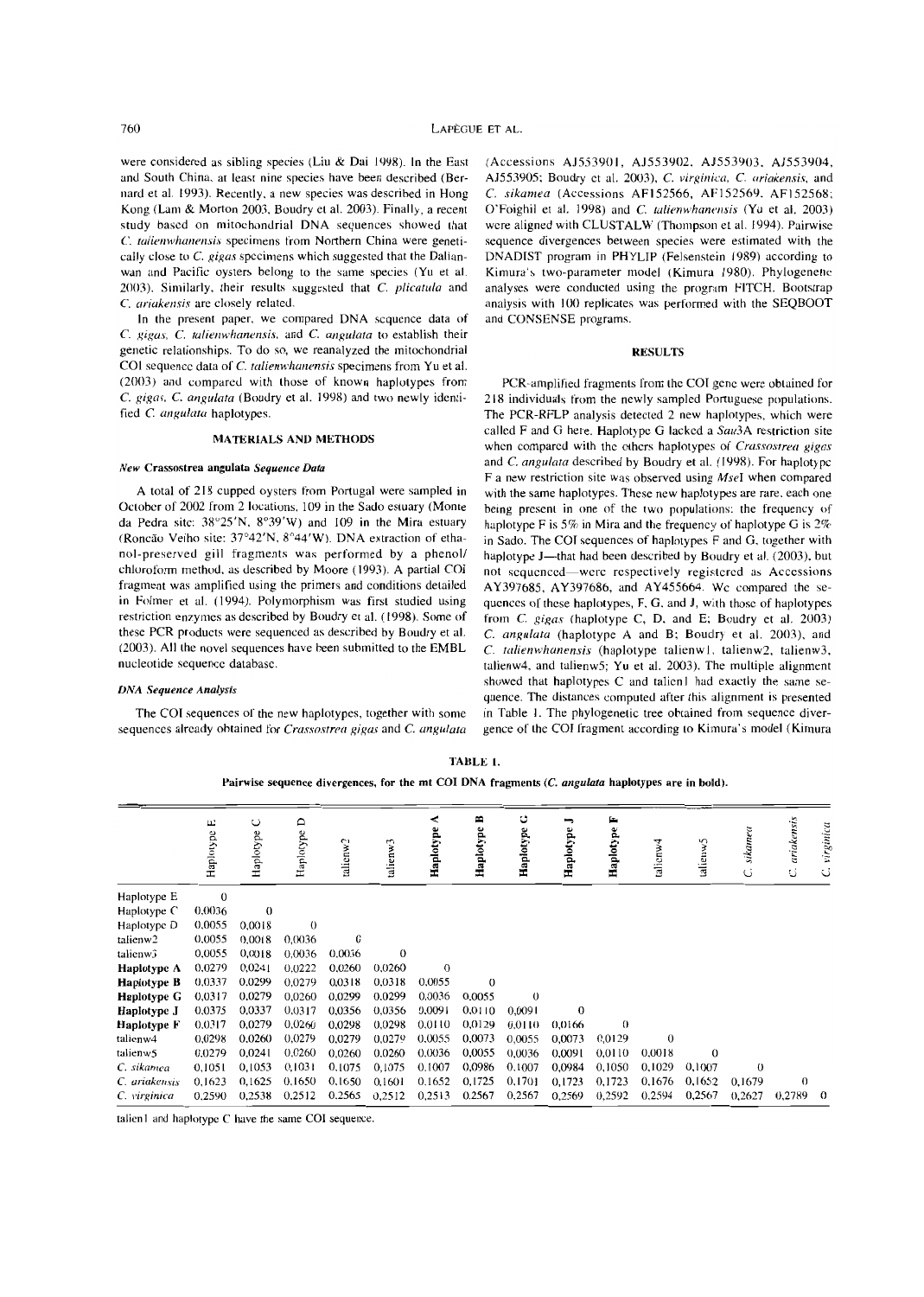19RO) is given in Figure 1. The 12 haplotypes clustered into 2 groups (100% bootstrap  $P$  value) with a divergence varying from 2.2% to 3.7% depending the pairs of haplotypes being compared. One group encompassed the C. *gigas* haplotypes (C, D, and E) and the *C. talienwhanensis* haplotypes (talienw1, talienw2, and talienw3). The second group included the C. angulata haplotypes (A, B, J, F, and G) and the C. talienwhanensis haplotypes (talienw4 and talienw5J. The nueleotide divergence within the first group varies from 0.2% to 0.5% and in the second group from 0.2% to 1.7%. *C. sikamea* and *C. arienkensis*, two other Asian cupped oysters species. respectively exhibited ahout 10% and 16% divergence with the C. gigas and C. angulata haplotypes. The Arnerican oyster, C. *virginica,* showed about 26% divergence with the C. gigas and C. angulata haplotypes and was considered as an outgroup.

### DISCUSSION

The geographic distribution of the closely related taxa *Cras sostrea gigas and C. angulata* in southwestern Europe is now well documented, so is the genetic variahility within the populations and the genetic differentiation hetwcen the populations. C. *gigas*  was observed in northcrn Europe bordered by the headland of northern Spain (La Corogne) in the south. C. angulata was observed in southern Spain. Portugal, and Morocco (Boudry et al. 1998. Fabioux et al. 2002, Huvet et al. 2004). According to the

grouping of the haplotypes observed here. haplotype F and G, detected in the new samples from the Mira and Sado Portuguese populations, can be considered as two new C. *angu/ata* haplotypes. This is confirmed by the divergence values that are of the order of those reported by Boudry et al. (2003): less than 0.5% for the C. *gigas* group compared with 0,2% to 0.5% in this study, and less than 1.1% for the *C. angulata* group compared with 0.2% to 1.7% in this study. When observing the results for the C. talienwha*nensis* haplotypes from Yu et al. (2003), talienw1 (identical to haplotype *Cl,* talienw2 and talienw3 are grouped with the C. *gigas*  haplotypes, and talienw4 and talienw5 with the C. *angulata* haplotypes. Consequently, oysters of talienw1, talienw2 and talienw3 can he considered as C. *gigas.* as proposed by Yu et al. (2003), and the others (oysters of talienw4 and talienw5) can be considered as C. *angulata*. This partly confirms that the Dalianwan oyster, dcscrihed hy Zhang and Lou (1956), is another name for the Pacitïc oyster in China (Li & Qi 1994), but also supports that C. *talien*whanensis being considered as C. angulata. After the evidence of the presence of *C. angulata* in Taiwan (Boudry et al. 1998), this species is now found existing in the northern China (Dalian, Liaoning province and Rongcheng, Shandong province) suggesting a hroader Asian geographical distribution. Additionally, it should be noted that the cupped oysters specimens found in Hong-Kong (Lam et al. 2003, Boudry et al. 2003) and considered as belonging to a putative new taxa, cannot be considered as *C. talienwhanensis*.



Figure 1. Phylogenetic trees obtained from sequence divergence of a 551 nucleotide mitochondrial COI DNA fragment according to Kimura's model (Kimura 1980) for C. gigas, C. angulata, and C. talienwhanensis haplotypes. talienw1 to 5 correspond to the haplotypes described by Yu et al. (2003). The sequences of haplotypes A, B, C, D, and were deseribed in Boudry et al. (2003), The sequences of C. *ariakensis,* C. *sikamea* and C. virginica were obtained from O'Foighil et al. (1998). The sequences of haplotypes F, G, and J were described in this study. C. virginica was used as an outgroup. Numbers on the branches indicate boolstrap *P* values.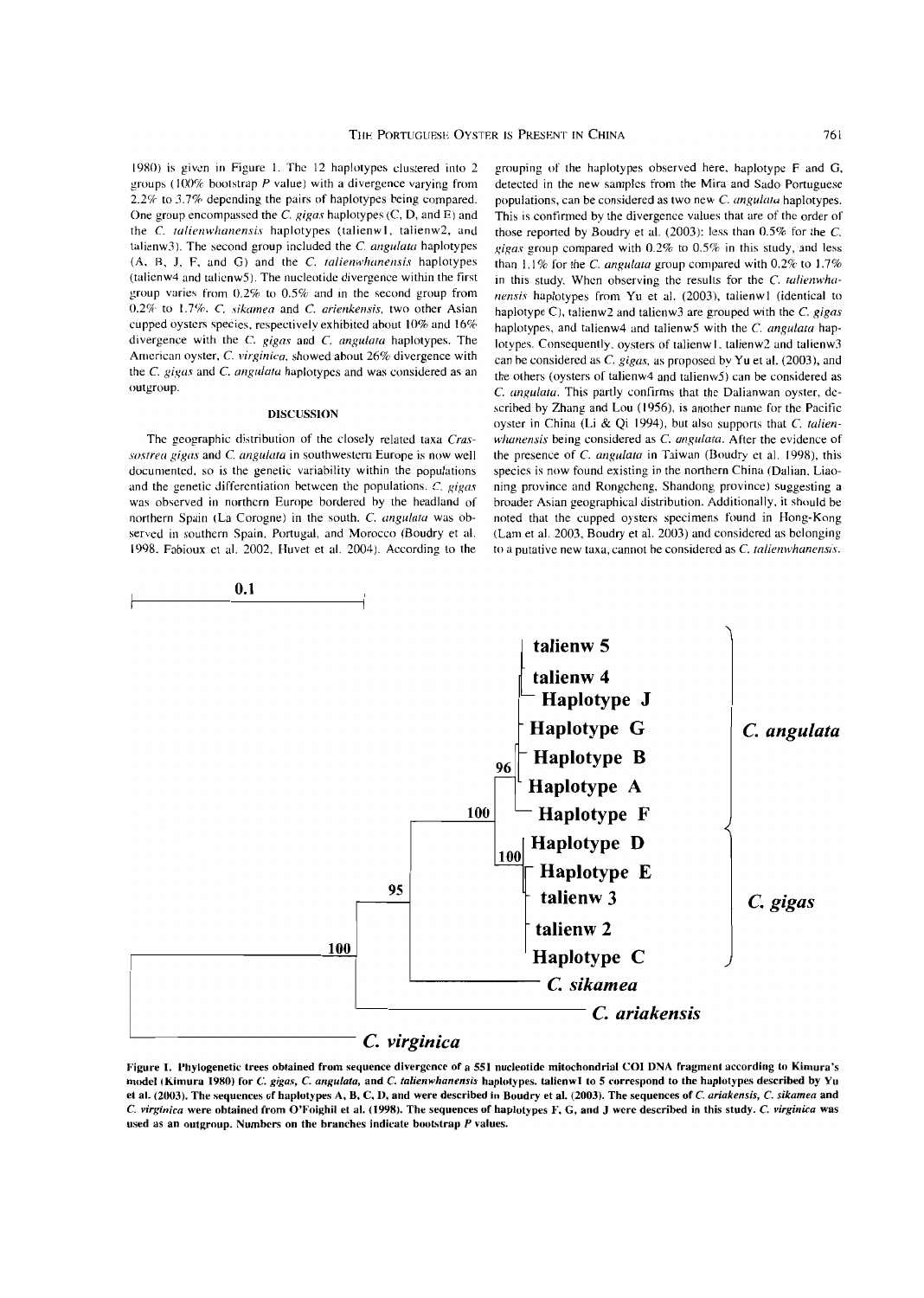In total, 11 C. angulata COI haplotypes (A, B, and J from Boudry et al. 1998; angull. angu12, angul3, and angul4 from O'Foighil et al. 1998; talienw4 and talienw5 reanalysed from Yu et al. 2003: F and G in this study) and *5* C. gigas COI haplotypes  $(C, D, and E from Boundary et al. 1998; talienw1 (identical to$ haplotype C), talienw2, and talienw3 reanalysed from Yu et al. 20(3) have now been described. Interestingly, using relatively equivalent amount of research on both taxa, the level of variability of  $C$ . gigas appears to be lower than that of  $C$ . angulata for the COI sequencc. Furthermore. studies based on allozyme data by Buroker et al. (1979) also showed a high genetic variability in C. angulata, from Portuguese populations, relative to other Crassostrea species. More data are needed from other mitochondrial and nuclear markers, but this high genctic variability obscrvcd in C. angulata opens interesting perspectives for the development of conservation programs for this taxa in Europe. Consequently this also underlines the importance of  $C$ . angulata as a potentially useful genetic resource for  $C$ . gigas aquaculture.

Although the two 16S haplotypes described for the 10  $C$ . talienwhanensis individuals from Yu et al. (2003) study were each found in 2 different sampling locations (Dalian & Rongchcng), the *5* COI haplotypes (talienw1 to talienw5) distribution indicated that

- Anderson. T. J. & R. D. Adlard. 1994. Nucleotide-sequence of a rDNA internal transcribed spacer supports synonymy of *Saccostrea commercialis and S. glomerata. J. Molluscan Stud.* 60:196-197.
- Bernard, F. R., Y. Y. Cai & B. Morton. 1993. Catalogue of the living marine bivalve molluscs of China. Hong Kong: The University of Hong Kong Press. 146 p.
- Boudry, P., S. Heurtebise, B. Collet, F. Cornette & G. Gérard. 1998. Differentiation between populations of the Portuguese oyster, Crassostrea angulata (Lamarck) and the Pacific oyster, Crassostrea gigas (Thunberg). revealed by nitDNA RFLP analysis. *J. Exp. Mar. Biol. Ecol. 226:279-291.*
- Boudry. p.. S. Heurtehise & S. Lapègue. 2003. Milochondrial and nuclcar DNA sequence variation of presumed *Crassostrea gigas* and *C. angulalll* specimens: a ncw oysler species in Hong Kong'! *Aquaculture*  228: 15-25.
- Bougrier, S., G. Raguenes, E. Bachere, G. Tige & H. Grizel. 1986. Essai de réimplantation dc *Crassoslrea angulura* en France. résistance au chambrage et comportement des hybrides C. angulata-C. gigas. ICES. Copenhagen (Denmark). *ICES. CM. F/38.*
- Buroker. N. E.. W. K. Hershberger & K. K. Chew. 1979. Population genetics of the family Ostreidae. I. Intraspecific studies of *Crassostrea gigas* and *Saccostrea commerciali.... Mar. Biol.* ~4: 157-169.
- Comps, M. 1969. Observations relatives à l'infection branchiale des huîtres portugaises (Crassostrea angulata Lmk). Rev. *Trav. Inst. Pêches Marit.* 33:151-160.
- Fahioux, C., A. Huvet, S. Lapègue, S. Heurtebise & P. Boudry. 2002. Past and present geographical distrihution of populations of Portuguese *(Crassostrea angulata)* and *Pacific (C. gigas)* oysters along the European and north African Atlantic coasts. *Haliotis* 31:33-44.
- FAO. 1999. Aquacullure production statistics 19R8-1997. FAO Fishenes circular n°815, revision 11.
- Felsenstein. J. 19R9. PHYLIP-Phylogeny Inference Package (Version 3.2). *c/{/(Ii.l/ics* 5: 164--166.
- Folmer, O., M. Black, W. Hoech, R. Lutz & R. Vrijenhoek. 1994. DNA primers for amplification of mitochondrial cytochrome c oxidase subunit I from diverse metazoan invertebrates. *Mol. Mar. Biol. Biotechnol.* 3:294 299.
- Gaffney, P. M. & K. S. Allen. 1993. Hybridization among *Crassostrea* species: a review. *Aquaculture* 116:1-13.

 $C$ . gigas and  $C$ . angulata co-occur in the two sampled locations. Hence. one individual has the talicnw 1, one the talienw2, onc the talienw3, four the talienw4, and three the talienwS haplotypes. This result nccds to be confirmed, because the number of samples (5 in each location) is low. Il would be of particular interest to focus on the sympatrie status of these two laxa in this region as it was done in Southern Europe. In Portugal, there was evidence for hybridization between  $C$ . angulata and  $C$ . gigas in the wild where the two taxa are in contact due to recent transportation of  $C$ , gigas stocks for aquacultural production (Huvet ct al. 2004). An extensive sampling protocol is cIearly needed in Northern China to investigate this hybridization in the native region of these two taxa. and, more generally, their relative evolutionary history.

### ACKNOWLEDGMENT

The authors thank H. McCombie for help with the English. This work was made possible by an FCT grant (SFRH/BD/8972/ 2002) and a Marie Curie Training fellowship (PLUDAMOR, QLKS-CT-2000-6(036) to F. M. Batista. This work was partIy supported by the Région Poitou-Charentes (Convention N°2001-RPC-A-212).

### LITERATURE CITED

- Goulletquer, P., M. Wolowicz, A. Latala. P. Geairon, A. Hovet & P. Boudry. 1999. Comparative analysis of oxygen consumption rates between cupped oyster spat of *Crassostrea gigas* of French, Spanish and Taiwanese origins. *Aquat. Living Res.* 12:271-277.
- Grizel, H. & M. Héral. 1991. Introduction into France of the Japanese oyster *(Crassostrea gigas)*. Journal du Conseil international pour *l'exploration de la mer.* 47:399-403.
- Guo, X., S. E. Ford & F. Zhang. 1999. Molluscan aquaculture in China. J. *Sheillisiz Res.* 18: 19-3 1.
- Haurc, J., A. Huvet, H. Palvadeau, M. Nourry, C. Pénisson, J. L. Martin & P. Boudry. 2003. Feeding and respiratory time activities in the eupped oysters *Crassostrea gigas, Crassostrea angulata* and their hybrids. *Aqaacu/lllrt· 218:539-551.*
- Héral, M. 1986. L'ostréiculture française traditionnelle. In: G. Barnabé. editor. Aquaculture, vol. 1. Lavoisier, Paris: Tech. & Doc. pp. 345-390.
- His. E. 1972. Premiers éléments de comparaison entre l'huître portugaise et l'huître japonaise. Science et Pêche. Sci. Pêche 219:1-9.
- Huvet, A., S. Lapègue, A. Magoulas & P. Boudry. 2000. Mitochondrial and nuclear DNA phylogeography of *Crassostrea angulata*, the Portuguese oyster endangered in Europe. Conserv. Genet. 1:251--262.
- Huvet. A.. K. Balahaud. N. Bierne & P. Boudry. 2001. Microsatellite analysis of 6-hour-old emhryos reveals no preferential intra-specific fertilization between cupped oysters *Crassostrea gigas* and *Crassos*trea angulata. Mar. Biotech. 3:448-453.
- Huvet, A., A. Gérard, C. Ledu, P. Phélipot, S. Heurtebise & P. Boudry. 2002. Is fertility or hybrids enough to conclude that the two oyslers *Crassostrea gigas and Crassostrea angulata arc the same species?* A*'Il/{/{.* 1.i1';1I1i *Rn. 15:45-52.*
- Huvet, A., C. Fabioux, H. McCombie, S. Lapègue & P. Boudry. 2004. Natural hybridization between genetically differentiated populations of *Crassostrea gigas and C. angulata* highlighted by sequence variation in flanking regions of a microsatellite locus. *Mar. Ecol. Prog. Ser.* 272:  $|41-152|$
- Kenchington, E., C. J. Bird. J. Osborne & M. Reith. 2002. Novel repeat elements in the nuclear ribosomal RNA operon of the flat oyster Ostrea *edulis C. Linneaus, 1758 and O. angasi Sowerby, 1871. J. Shellfish Res. 21:697-705.*
- Kimura, M. 1980. A simple method for estimating evolutionary rates of